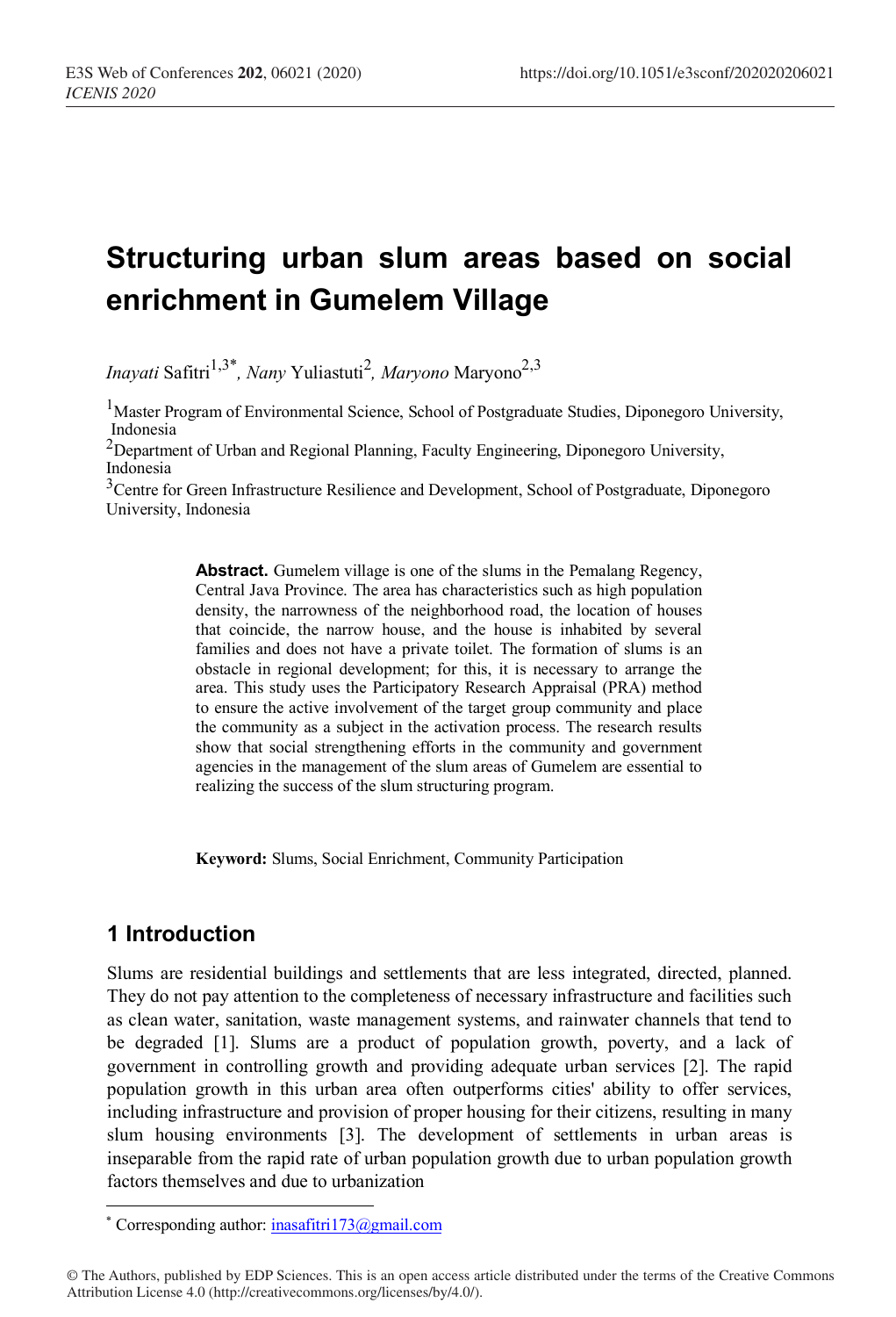Urban slums in developing countries are only due to informal, illegal, and unplanned urban growth [4]. The growth of slums in urban areas has many consequences; especially aesthetically, it can cause low environmental quality. Further traced out the slums can lead to space conflicts, dense residential areas with low carrying capacity, a decline in the level of public health, a reduction in the quality of housing infrastructure facilities and services. Coupled with vulnerability and social conflict caused by overcrowding. There are many challenges in building resilience in slums, but there are also opportunities. In particular, the new government policies on urban development, climate change, and the emerging interest among institutions to address urban problems offer potential advocacy for building resilience in urban slums [5].

Slum-dwellers suffer from deteriorating living conditions and health care as well as high illiteracy rates that hurt their well-being and at the national level, especially on the country's economy [6]. This condition is compounded by inadequate institutional capacity in environmental management [7]. The regional government certainly has done a variety of ways to deal with slums, starting from the arrangement by the conditions of each region to the implementation of technical activities

This study select Pemalang Regency to explore the program and problem of urban slum. The population growth rate in Pemalang Regency reaches 0.58% per year. Although not classified as having a high population growth rate, the problem of settlements has become a critical issue, especially related to the number of slums scattered in various areas of the city. Pemalang Regency Government reforms and structures slums to achieve regional development targets. Determination of Location of Housing and Slum Settlements in Pemalang Regency, the area, reaches 326.82 Ha, spread over four subdistrict areas, and 26 villages, the largest is in Pemalang District (144.33 ha).

The action plan for handling the slums of the Pemalang Regency is outlined in the memorandum of the program for the Prevention and Management of Urban Slum Areas (RP2KPKP), including the plan for structuring the city centre area which covers Mulyoharjo Village, Pelutan Village, and Kebondalem Village. The three urban areas have the main characteristics of various activities, mainly characterized by the community's economic activities, such as trade and services, office centres, education centres, and other events. The City Centre area is a priority area for handling. The main problem in the city centre's slums is the irregularity of buildings due to the growth of illegal settlements on the border and above the channel and construction of buildings that do not comply with technical requirements. This area is prone to floods and fires due to high settlement densities, inadequate access road settlements, not following technical specifications, and drainage networks that are not functioning correctly.

# **2 Research methods**

This research uses the descriptive qualitative method. This method aims to understand what is experienced by research subjects using analytical procedures and not using statistical analysis procedures or quantitative methods but using descriptions in a particular natural context [8]. Descriptive qualitative research methods aim to make a systematic, factual, and accurate description of the facts, nature, and relationships between the phenomena investigated [9]. The researcher is a crucial instrument in this study; the data collection technique is carried out in triangulation, namely by direct observation, interviews, and documentation of inductive data analysis [10].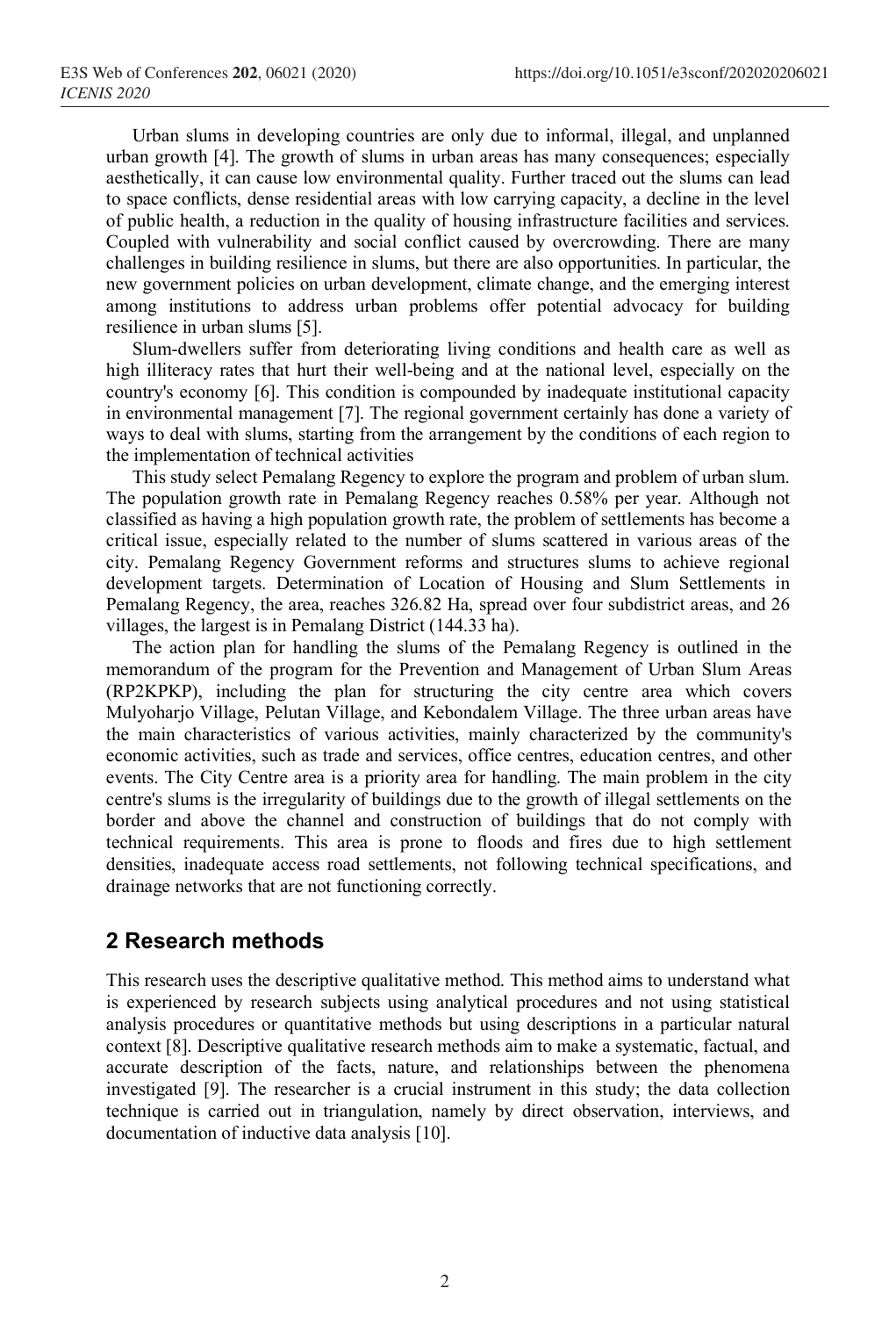The research also uses the Participatory Research Appraisal (PRA) method. According to Handayani [11], the PRA research method was used to ensure the active involvement of the community that was the target group. The PRA research method places the target group community and the subject in the activation process, not as an object. In PRA, researchers are those who are actively involved in the program activities. The research activities are carried out by preparing plans, instruments/indicators, collecting data, processing, analyzing, and compiling reports with the target groups. This study aims to contribute to several sustainable methodologies for better implementation of slum development programs to advance slum residents' living conditions [12]. Research on the arrangement of the Pemalang City slum focuses on the Gumelem village, the Mulyoharjo sub-district. This location was chosen because it is the location that has the most slums, and is a strategic area because it is close to the centre of economic activity in the City of Pemalang. Gumelem village is inhabited by 255 families, with a total of 874 inhabitants who occupy 197 residential building units.

### **3 Results of analysis and discussion**

Gumelem village is one of the slums in Mulyoharjo Urban Village, strategically located in the centre of Pemalang. The village is identical to a secure community environment, consisting of low and middle-income groups and generally does not have adequate infrastructure, utilities, and social facilities both in quantity and quality and built on land that has been owned, leased, or borrowed by the owner. Several issues become the background of the chosen research location, including socioeconomic issues, environmental issues, and land legality issues. The problems that exist in the village of Gumelem, namely the livelihoods of the people of Gumelem village, are mostly casual daily laborers, traders, civil servants, and entrepreneurs. Forty-two families are occupying 30 building units on state-owned land or irrigation channels. Generally, residents who live on the border and irrigated land are the original inhabitants of the village of Gumelem who have been hereditary occupying the area.

The Gumelem village area also often experiences flooding caused by drainage that cannot drain water into the Srengseng river due to the drainage channel's siltation. In the rainy season, water from the overflow channel to the settlement causes an extended inundation. This condition causes damage to facilities, infrastructure, and creates slum in the environment. The situation is worsened by the accumulation of garbage in the drainage channel. The location of the Gumelem settlement has 197 building units with 167 units (85%) of buildings standing on legal land with private property status and 30 units (15%) of buildings standing on legal land with private ownership and (having) additional buildings which are above the channel border.

In contrast, the condition of illegal settlements in the Gumelem Mulyoharjo area hurts the image of Pemalang City, so that settlement is needed. The arrangement of slums is identical to the relocation. Housing relocation is a standard policy to solve the problem of slums, congestion, and other social ills in developing countries [13]. Relocation is a collaboration between innovation and tradition. On the one hand, policies often result in new and directed coercion of society's ecological, structural, value, and cultural systems. But on the other hand, the procedure can lead to unexpected things that are latent such as an adaptation of relocated communities.

Settlement structuring activities carried out by Pemalang Regency Government in the form of development activities for accessing the Gumelem road - vegetable and fruit market, Gumelem - 45 Road Pelutan, revitalization of drainage channels, structuring of sanitary communal WWTP), and Development of Public Open Space (RTP). This study analyzes essential values related to social phenomena and community participation in the implementation of slum settlement structuring activities in Gumelem village, divided into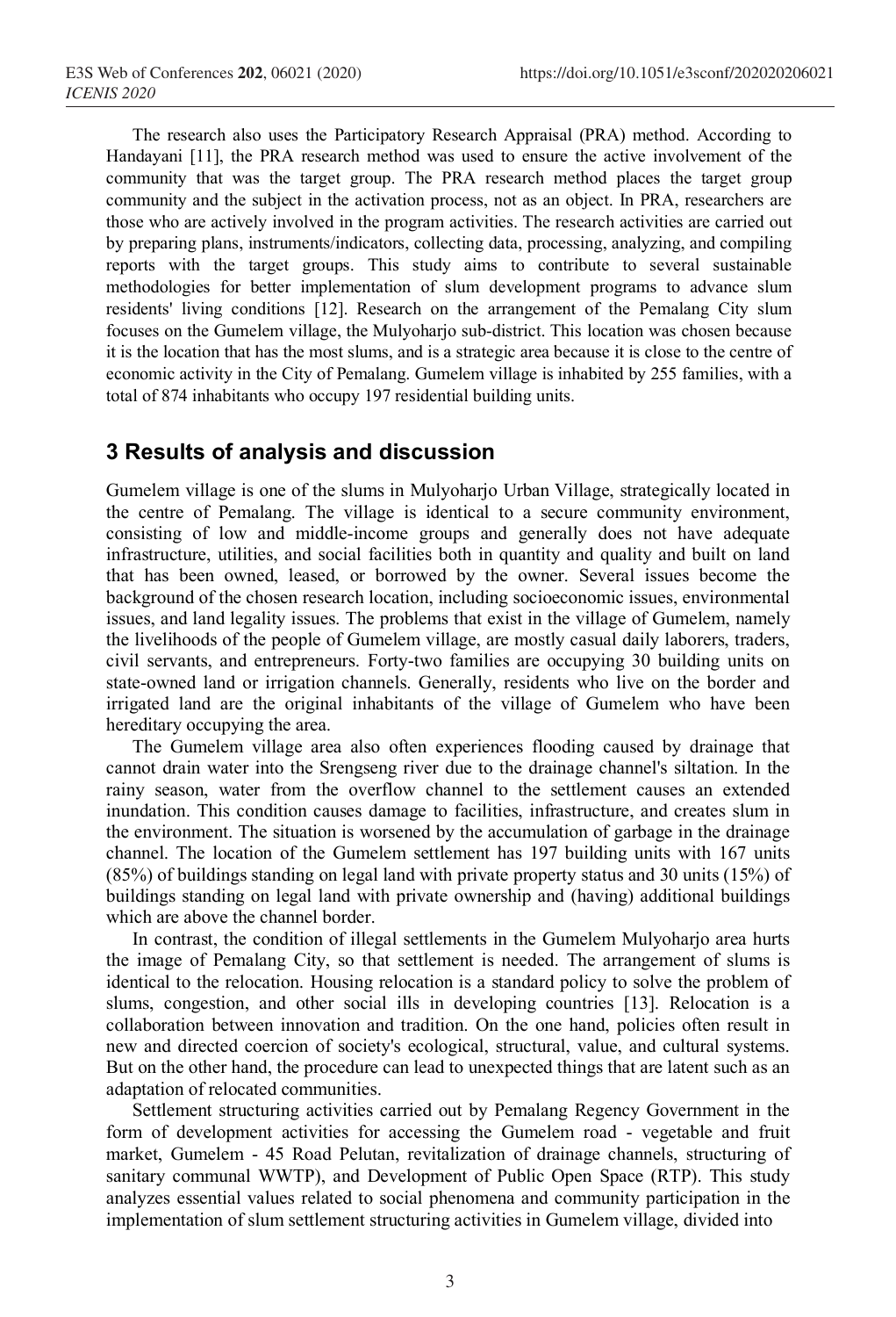three stages: the preparation of program planning, the stage of program implementation, and the stage of program evaluation and supervision.

#### **3.1 Program Preparation Phase**

Planning is carried out to involve the community in data collection and identification of problems that occur in the Gumelem village community. This activity was carried out using FGDs among the Project Affected Residents (WTP) Structuring slums in Gumelem village. The preparation stage will produce outputs regarding the social, economic, environmental, and inventory buildings of the Gumelem village community. The socialization was also carried out at the preparation stage of the program implementation. The socialization involved the Gumelem PAPs, especially those affected by the settlement arrangement, road construction, and drainage activities. Settlement structuring programs that impact the demolition of building complementary elements above the irrigation canal as many as 30 WTP / KK.

The results of the FGD conducted by the Pemalang District government in collaboration with the central government through the KOTAKU and WTP villages of Gumelem have obtained information that the residents agreed to restore the function of the irrigation canal. By demolishing existing buildings along and above the canal, residents also decided to compensate the government as a result of demolition of part of the buildings owned by residents. Pemalang district government provides financial assistance to cut parts of the building above the irrigation channel and repair the former cuts. Demolition or cutting and tidying will be done by the residents themselves, assisted by the Pemalang Regency Government, and provide transportation equipment to be used to clean the debris of the building.

#### **3.2 Program Implementation Stage**

The Gumelem Village slum structuring program includes

#### *3.2.1 Structuring the building above the drainage*

The Pemalang Regency Government will turn settlements in the Gumelem village into habitable settlements and improve the quality of life of its citizens. Residents affected by activities as many as 30 units. The building is an additional building that completes the main building. The main building stands on land owned by residents while the other building above the channel violates the allotment of land and holds by tertiary or government irrigation. Compensation for the impacts arising from building structuring activities through an agreement with the PAP to determine the form and type of compensation. Pemalang district government provides financial assistance to cut parts of the building, which is above the irrigation channel and repair the former cuts. Demolition or cutting and tidying will be done by the residents themselves, assisted by Pemalang Regency Government

#### *3.2.2 Construction of the village pedestrian road Gumelem.*

This pedestrian will be built to connect Gumelem village with Pelutan village. The road construction process must pay attention to the principles of land acquisition, including avoiding land acquisition and relocation as much as possible. If it is necessary to make a land acquisition, it must minimize the need for land acquisition and resettlement. The Land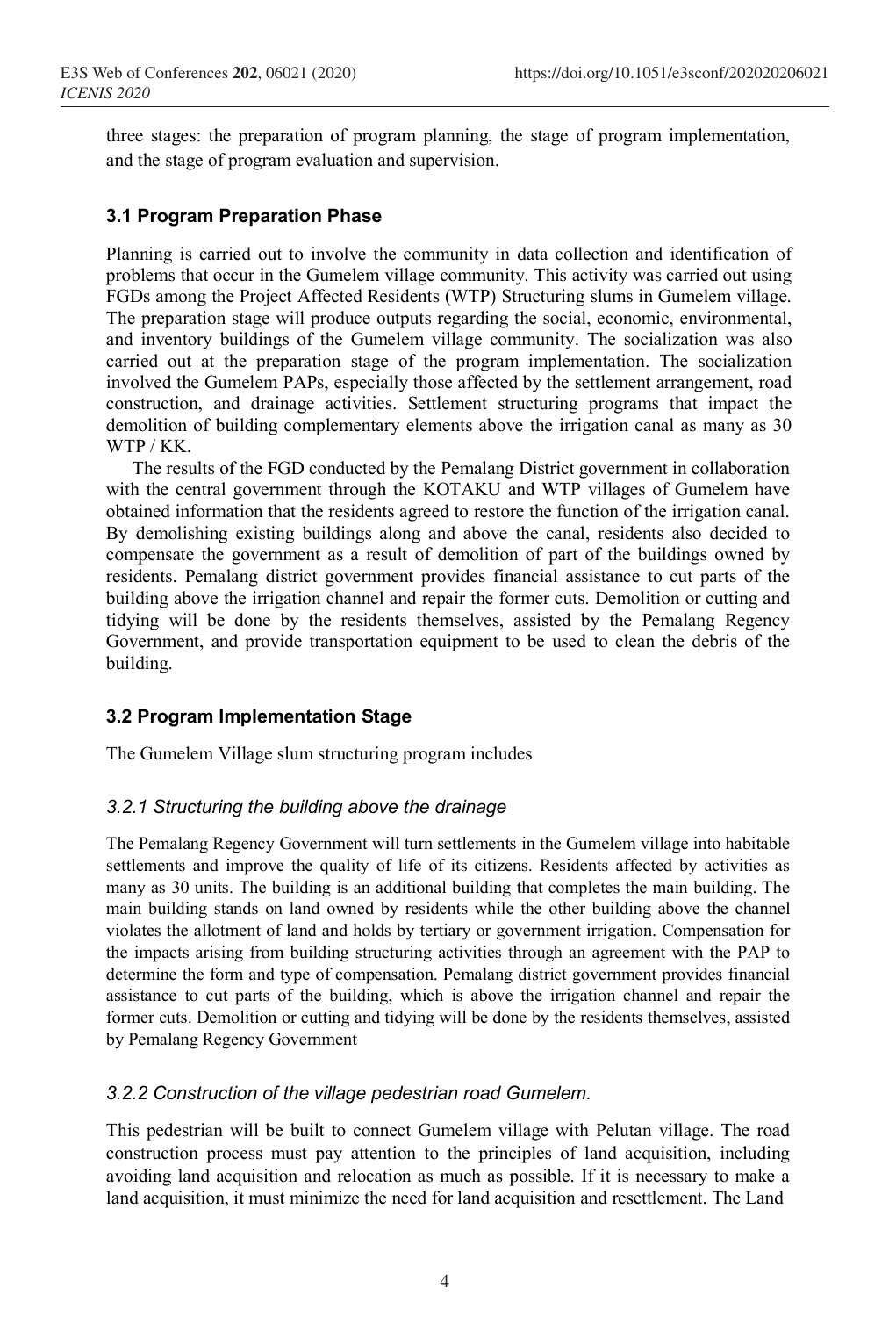acquisition must go through a process of consultation with the PAPs. With these considerations in mind, land acquisition for the Gumelem village area, namely the length of the Gumelem access road - approximately 450 m of vegetable and fruit markets. The existing condition of the land status belongs to the Regional Government so that it does not have the potential to cause social impacts.

#### *3.2.3 Development of Public Open Space*

To meet the needs of public space in urban areas, the construction of RTP that utilizes exfield land turned into a puddle with an area of  $\pm$  11,000 m2. Land Status for RTP is owned by Pemalang District Government to use land with the issuance of the Office Note by Regional Assets for RTP. District Government. Pemalang, together with the Kotaku program through the Central Java Provincial Development Settlement Settlement Unit (PKP) with APBN (Kotaku) funding sources.

#### *3.2.4 Development of communal WWTP*

To improve the quality of the Gumelem Mulyoharjo sub-district's ecological environment, the government of the regency. Pemalang will build five units of communal WWTP to meet 99 families, which so far the community has discharged waste into existing irrigation channels. Placement of WWTPs on Sempadan Land irrigation channels for four units and 1 unit on the Environmental Road. Dimensions of WWTP Length; 4 m and a width of 2 meters of land required 5 x 3 m so that for 5 WWTP units requires 75 m2 of land for the Piping Network System through the Existing Environmental Road Access.

#### **3.3 The Monitoring And Evaluation Stage**

District Government. Pemalang, PKP Working Group, Satker, or Bappeda supported by KOTAKU will carry out Monitoring carried out at every stage of the slum settlement structuring process in Gumelem village. Monitoring is carried out in two directions: internal Monitoring carried out by the community and elements of community institutions and Monitoring from institutions outside the community, internal aspects of the Regency government through related technical services, and aspects of the PKP Province / Satker. Monitoring of the entire planning process and implementation of the work plan agreed in the structuring plan. Also, field visits or supervision will be conducted regularly.

# **4 Social enrichment model**

Social strengthening is carried out to achieve sustainability and integrate the roles and capacities of stakeholders involved in the urban slum structuring plan. This is done to integrate and synergize performance among stakeholders. The capacity building and capacity building of the community is carried out through activities at all stages, including preparation of planning, implementation, and evaluation of programs. The community plays a role in implementing the program by participating in giving up some of their lands for the development of public infrastructure and environmental management. Enhancing the government's character and social capacity is carried out through the establishment of the PKP Working Group to assist the Pemalang Regency Government in managing the slum management program. The FGD was conducted between the Settlement Area Development Working Group (Pokja PKP) and the Gumelem village community to discuss the problems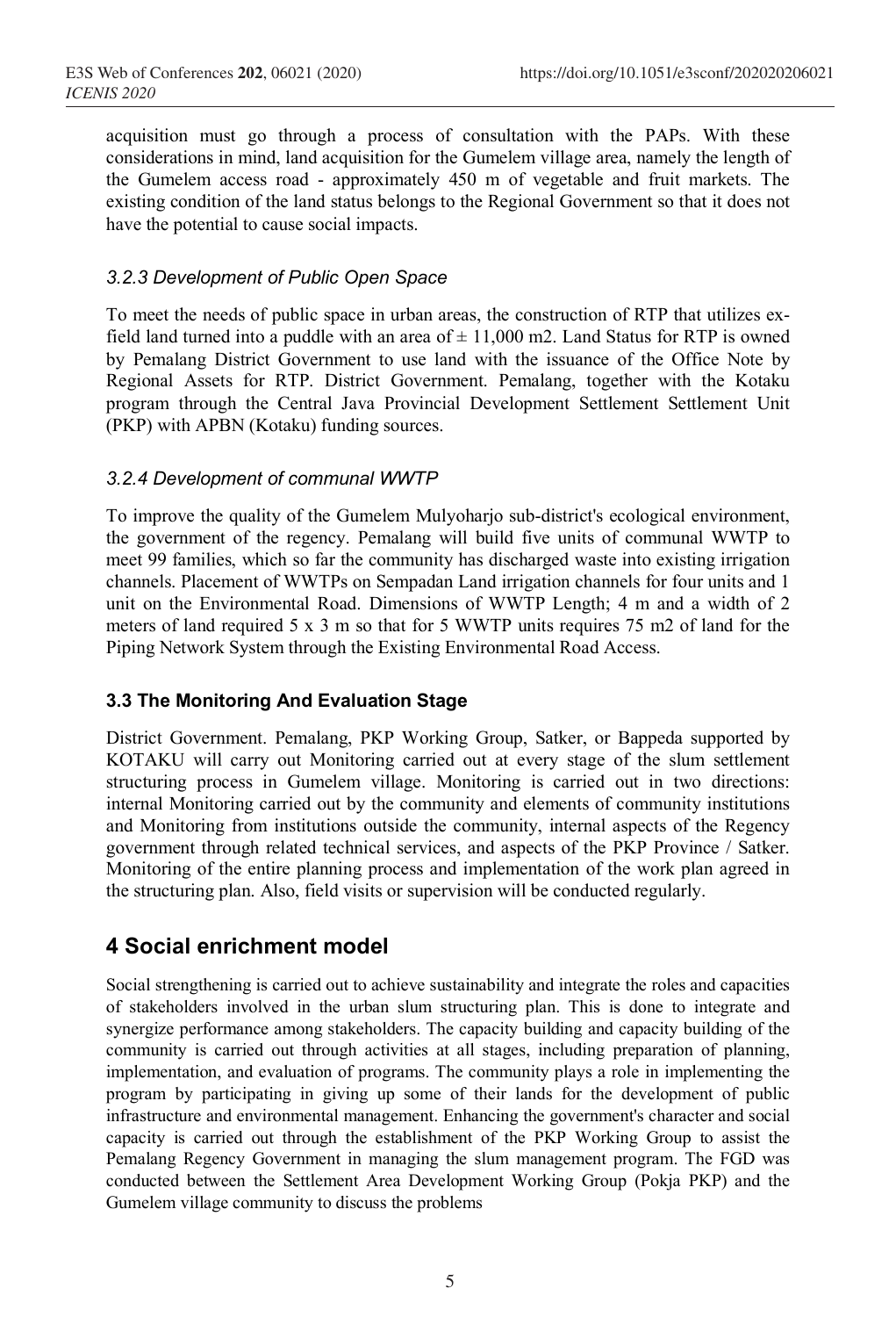in the Gumelem village for later analysis of the handling and discuss the potential for regional development. Cooperation is needed to implement the slum management program between the Pemalang Regency government, which consists of institutions such as the Regional Development Planning Agency (Bappeda), the Public Works, and the Spatial Planning Office. The Housing and Settlement Office and the Environment Agency with community institutions.

The community's social capacity building is carried out through the establishment of Community Self-Help Institutions (MFIs) tasked with managing the area based on RT groups. The form of increasing social strengthening is done through the provision of knowledge and simulations in the FGD. The knowledge conveyed includes efforts to manage the environment independently by managing group funds. This is done to achieve a good environment with the support of community groups who can access funding sources and can be trusted by financial institutions, both government and private. The integrated program and the performance synergy carried out are proven to be able to increase the effectiveness of the work program of the regional government, related to the efforts to restructure the area and develop the capacity of community and local government cooperation in handling slum areas. Social strengthening is needed to prepare the community for change in efforts to improve welfare.

The aspects needed to determine the success of strengthening social capital in the slum structuring program are derived from three things, namely identification of the potential of communities and regions, synchronization of government programs, and implementation of regulations and policies. The framework for strengthening social capital in the management of slums is summarized in the following figure.



**Fig. 1.** Diagram of Social Strengthening in the Region Arrangement of Gumelem Village

# **5 Conclusions**

Increasing the capacity of social strengthening in the Pemalang district government can be done by trying every government agency to give authority to implement a slum area structuring program by forming a work unit management area. It aims to improve social quality in the arrangement of slums. At the same time, social strengthening in the community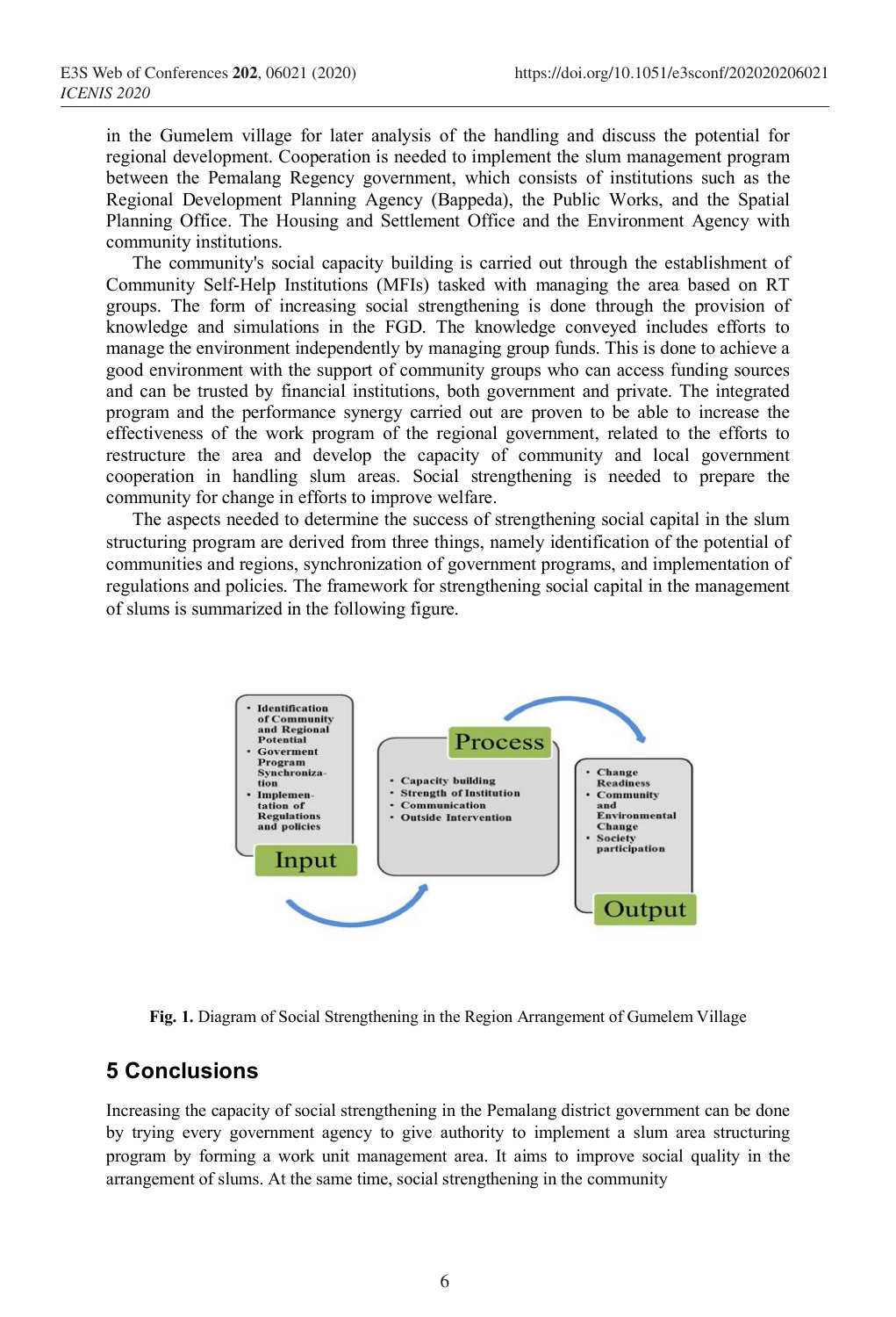can be done by giving committing to the community to participate actively in decision making, planning, implementing, and supervising programs as well as contributing to improving the socioeconomic quality of the Gumelem slum structuring program. The synergy between the government and the community can be realized in collaboration, namely, regional-based operational cooperation and outside-based collaboration [14]. Community empowerment in slums through their participation in the area structuring program aims to enable the community to participate in managing funding at the microscale and improving the physical environment. Of course, this is inseparable from the support of the government and community support institutions [15].

# **Acknowledgement**

The research is funded by Directorate Research and Community Services, Deputy of Research Development, Ministry of Research and Technology / National Research and Innovation Board with cooperation between Institute of Research and Community Services Diponegoro University taskforce letter No. 255-141/UN7.6.1/PP/2020

# **References**

- 1. Y V Simorangkir, S Octavia and H S Raubaba . *Slums as a result of urbanization*. IOP Conference Series: Earth and Environmental Science 343 . 012230 . (2019)
- 2. D. L. Cahya, Penataan Kawasan Kumuh (Pulo Geulis) Kelurahan Babakan Pasar Kecamatan Bogor Tengah Kota Bogor, Jurnal Planesa, Vol. **3**, No.1 (2012)
- 3. N. E. Patrisia, Penataan Permukiman Kumuh Kota Berbasis Kawasan, J. Professional FIS UNIVED, Vol **4**, No.2 (2017)
- 4. N. Uddin. Assessing Urban Sustainability Of Slum Settlements In Bangladesh: Evidence From Chittagong City, Journal Of Urban Management 7, 32 – 42 (2018)
- 5. I. Akhmed. *Factors in building resilience in urban slums of Dhaka, Bangladesh,* in Proceedings of the International Conference on Building Resilience, Procedia Economics and Finance 18 ) 745 – 753, 8-10 September 2014, Salford Quays, United Kingdom (2014)
- 6. S. M. Elgizawy, S. M. El-Haggar, K. Nassar. *Slum development using zero waste concepts: construction waste case study,* Proceedings of the International Conference on Sustainable Design, Procedia Engineering 145, 1306 – 1313, (2016)
- 7. S. W. Williams. *The Brown Agenda: Urban Environmental Problems and Policies in the Developing World.* Geography Association. January 1997, Vol. **82**, No. 1 pp. 17- 26
- 8. Moleong LJ. 2007. Metodologi penelitian kualitatif edisi revisi. *Bandung Remaja. PT Rosdakarya* 103
- *9.* Setiawan MAL, Santosa A. 2013. *Gaya Kolonial di Rumah Tinggal Keluarga Ko Som Ienndan Ko Kwat Ie di Magelan. Intra* 1
- 10. Sugiyono H. 2016 . Metode kualitatif dan kuantitatif *Cetakan ke-23. Alf. Bandung*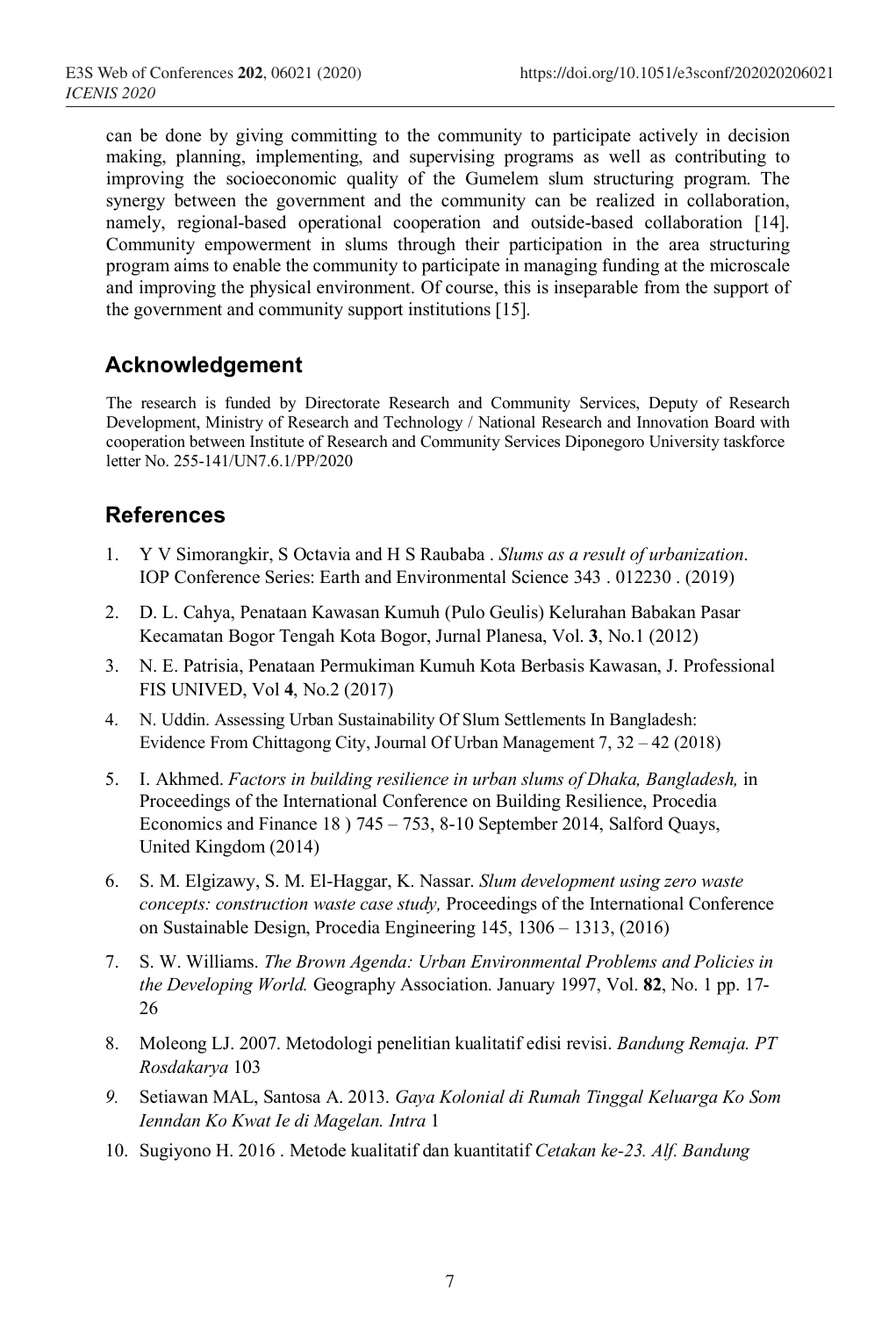11. Y. P. Heston, A. A. Yusuf, Penguatan kemampuan sosial pada penataan kawasan kumuh perkotaan (Studi kasus kelurahan cigugur tengah cimahi) , J. Tata Loka Vol. **15** No. 3 Agustus 2013 : 208 – 217